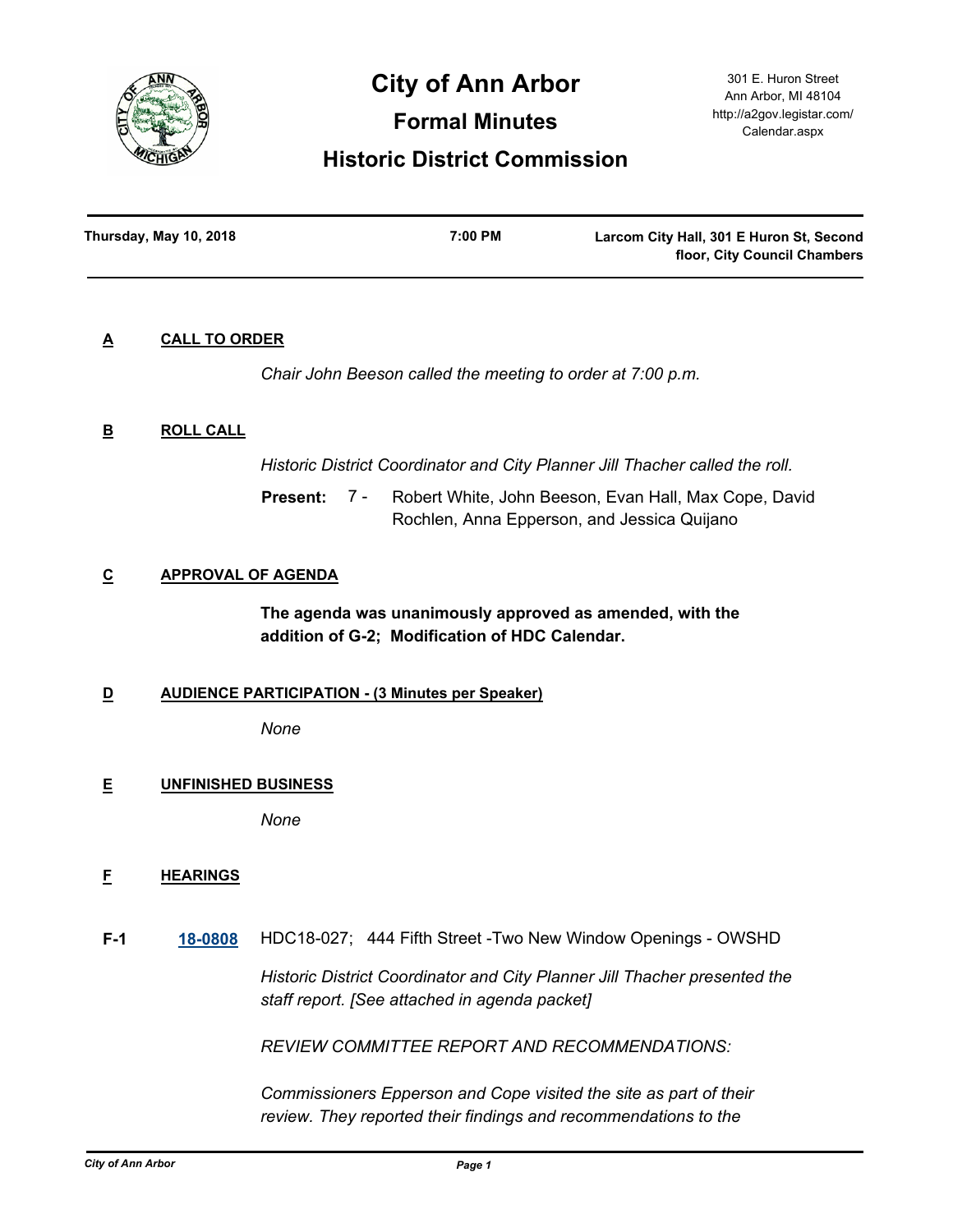*Commission.*

*PUBLIC HEARING:*

*Bonnie Greenspoon, Lewis Greenspoon Architects, 440 S. Main Street, Ann Arbor, Architect, was present to explain the application and respond to enquiries from the Commission. She provided a handout showing Alternate A and Alternate B for additional options.*

## *Noting no further speakers, the Chair declared the public hearing closed.*

**Moved by Hall, seconded by White, that the Commission issue a certificate of appropriateness for the application at 444 Fifth Street, a contributing property in the Old West Side Historic District, to install two new double-hung windows on the south elevation. The work as proposed is compatible in exterior design, arrangement, materials, and relationship to the house and the surrounding area and meets The Secretary of the Interior's Standards for Rehabilitation and Guidelines for Rehabilitating Historic Buildings, in particular standards 2, 9, and 10 and the guidelines for building site and windows, as well as the Ann Arbor Historic District Design Guidelines, particularly as they pertain to windows.**

## *COMMISSION DISCUSSION:*

*The Commission took into consideration the presented application and discussed the matter. [For a complete record of the discussion, please see available video format]*

**Moved by Beeson, seconded by White to make a friendly amendment to the motion as following:**

**That the Commission issue a certificate of appropriateness for the application at 444 Fifth Street, a contributing property in the Old West Side Historic District, to install two new double-hung windows on the south elevation as indicated in Alternate B that was handed out at the meeting. The work as modified at the meeting, is compatible in exterior design, arrangement, materials, and relationship to the house and the surrounding area and meets The Secretary of the Interior's Standards for Rehabilitation and Guidelines for Rehabilitating Historic Buildings, in particular standards 2, 9, and 10 and the guidelines for building site and windows, as well as the Ann Arbor Historic District Design Guidelines, particularly as they pertain to windows.**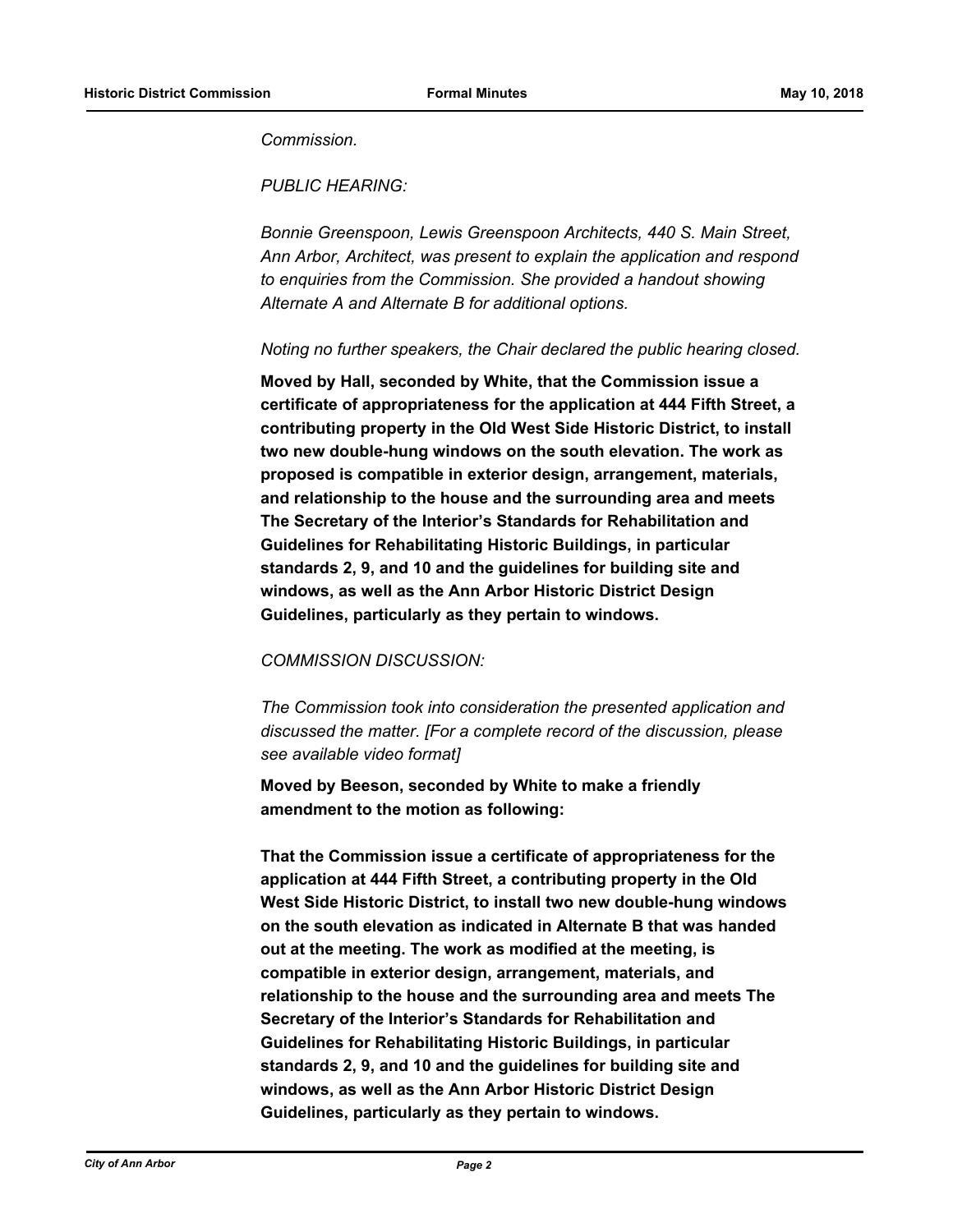**Friendly Amendment accepted by Hall and White.**

**On a voice vote, the vote was as follows with the Chair declaring the motion carried. Vote: 7-0**

**Certificate of Appropriateness was Granted.**

Yeas: 7 - White, Vice Chair Beeson, Hall, Cope, Rochlen, Epperson, and Quijano 7 -

**Nays:** 0

**F-2 [18-0809](http://a2gov.legistar.com/gateway.aspx?M=L&ID=20429)** HDC18-056; 215 S. State Street - New Business Sign - SSHD

*Historic District Coordinator and City Planner Jill Thacher presented the staff report. [See attached in agenda packet]* 

*REVIEW COMMITTEE REPORT AND RECOMMENDATIONS:*

*Commissioners Epperson and Cope visited the site as part of their review. They reported their findings and recommendations to the Commission.*

## *PUBLIC HEARING:*

*Noting no speakers, the Chair declared the public hearing closed.*

**Moved by Rochlen, seconded by White, that the Commission issue a Certificate of Appropriateness for the application at 215 South State Street, a contributing property in the State Street Historic District, to install a new 22' x 1'4" valence sign as proposed. The work is compatible in exterior design, arrangement, texture, material and relationship to the rest of the building and the surrounding area and meets the Ann Arbor Historic District Design Guidelines for signs, and The Secretary of the Interior's Standards for Rehabilitation and Guidelines for Rehabilitating Historic Buildings, in particular standards 2, 9 and 10, and the guidelines for storefronts.**

## *COMMISSION DISCUSSION:*

*The Commission took into consideration the presented application and discussed the matter. [For a complete record of the discussion, please see available video format]*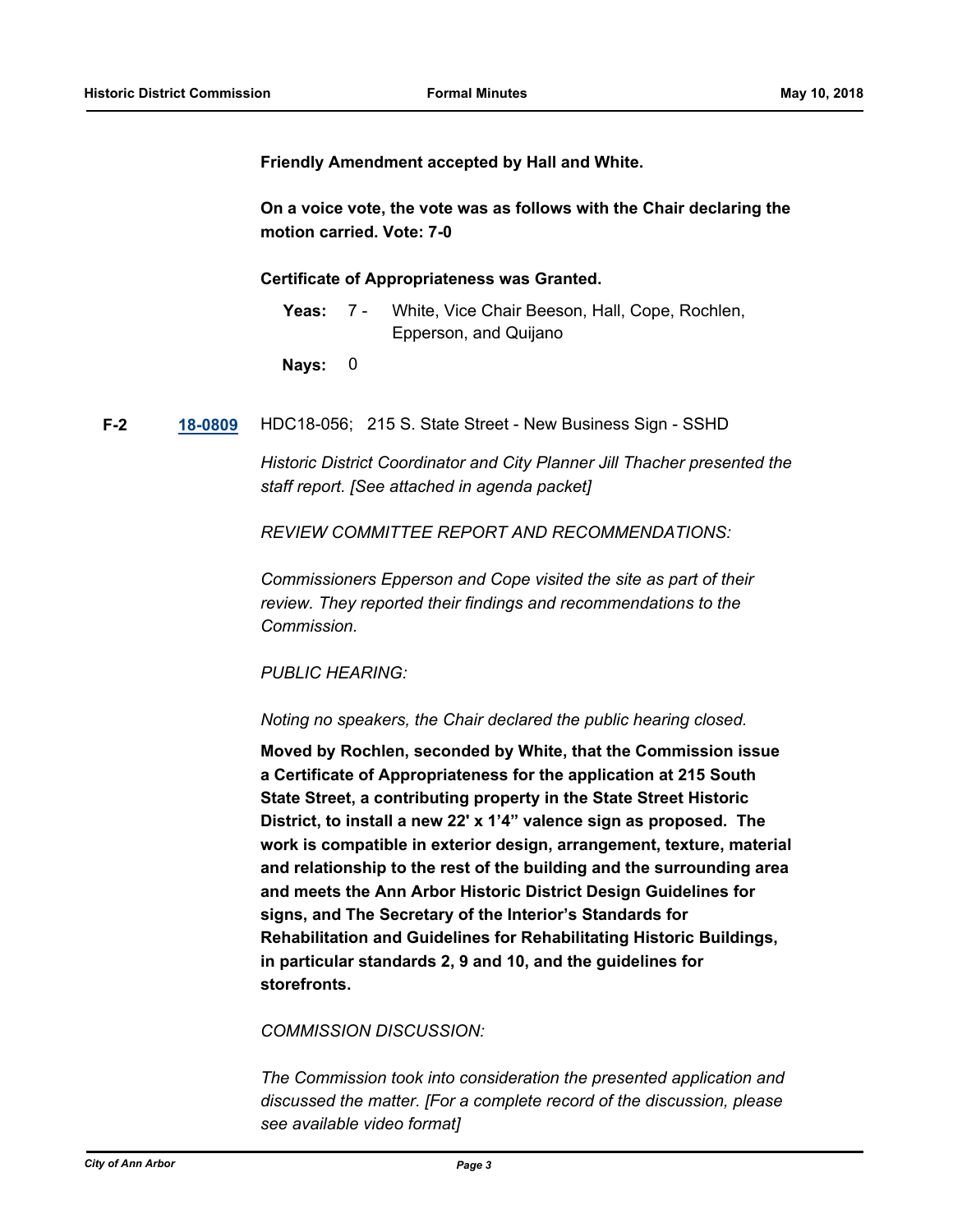**On a voice vote, the vote was as follows with the Chair declaring the motion carried. Vote: 7-0**

#### **Certificate of Appropriateness was Granted.**

Yeas: 7 - White, Vice Chair Beeson, Hall, Cope, Rochlen, Epperson, and Quijano 7 -

**Nays:** 0

**F-3 [18-0810](http://a2gov.legistar.com/gateway.aspx?M=L&ID=20430)** HDC18-073; 314 S. Main Street - New Storefront and Signage - MSHD

*Historic District Coordinator and City Planner Jill Thacher presented the staff report. [See attached in agenda packet]* 

*REVIEW COMMITTEE REPORT AND RECOMMENDATIONS:*

*Commissioners Epperson and Cope visited the site as part of their review. They reported their findings and recommendations to the Commission.*

*PUBLIC HEARING:*

*Mark Melchi, MAV Development, 2723 S State Street, Ann Arbor, applicant, was present to explain the application and respond to enquiries from the Commission.* 

*Noting no further speakers, the Chair declared the public hearing closed.*

**Moved by Quijano, seconded by White, that the Commission issue a Certificate of Appropriateness for the application at 314 S. Main Street, a contributing property in the Main Street Historic District to remove an existing decorative stucco feature with lighting on the second floor and remove most of the existing storefront; and install a new storefront window and door system, a 4' fixed canopy, "Blue Llama Jazz Club" signage, and accent lighting, on the following condition: the pedestrian-scaled blade sign does not exceed 30" x 24" or 720 square inches, as amended at the meeting. The work as conditioned is compatible in exterior design, arrangement, texture, material and relationship to the rest of the building and the surrounding area and meets the Ann Arbor Historic District Design Guidelines for storefronts, signs and lighting, and The Secretary of the Interior's Standards for Rehabilitation and Guidelines for Rehabilitating Historic Buildings, in particular standards 1, 2, and 9 and the guidelines for storefronts and building site.**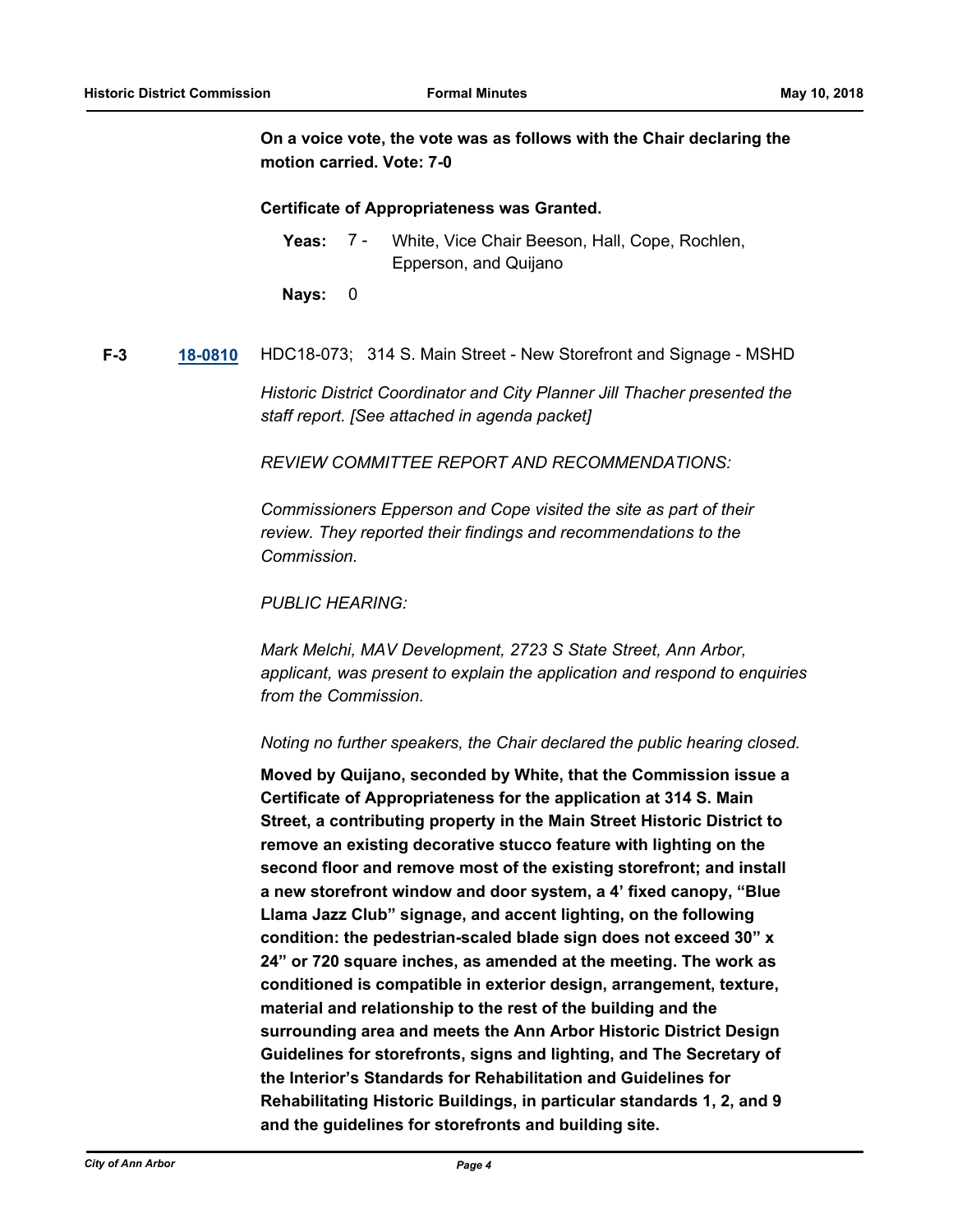*COMMISSION DISCUSSION:*

*The Commission took into consideration the presented application and discussed the matter. [For a complete record of the discussion, please see available video format]*

**Friendly Amendment accepted by Quijano and White.**

**On a voice vote, the vote was as follows with the Chair declaring the motion carried. Vote: 7-0**

## **Certificate of Appropriateness was Granted.**

**Nays:** 0

## **F-4 [18-0811](http://a2gov.legistar.com/gateway.aspx?M=L&ID=20431)** HDC18-077; 1550 Washtenaw Avenue - Rear Addition and Parking - **WHHD**

*Historic District Coordinator and City Planner Jill Thacher presented the staff report. [See attached in agenda packet]* 

*REVIEW COMMITTEE REPORT AND RECOMMENDATIONS:*

*Commissioners Epperson and Cope visited the site as part of their review. They reported their findings and recommendations to the Commission.*

*PUBLIC HEARING:*

*Tobias Heddinghaus, Gray Design Group, 9 Sunnen Drive, Suite 110, St. Louis, applicant was present to explain the application and respond to enquiries from the Commission.*

*Noting no further speakers, the Chair declared the public hearing closed.*

**Moved by Rochlen, seconded by White, that the Commission issue a certificate of appropriateness for the application at 1550 Washtenaw Avenue, a contributing property in the Washtenaw/Hill Historic District, to: construct a rear addition, covered bicycle parking, a dumpster enclosure, and expand the front entry stoop to accommodate a new barrier-free path from the rear parking lot to the front door. The proposed work is compatible in exterior design,** 

Yeas: 7 - White, Vice Chair Beeson, Hall, Cope, Rochlen, Epperson, and Quijano 7 -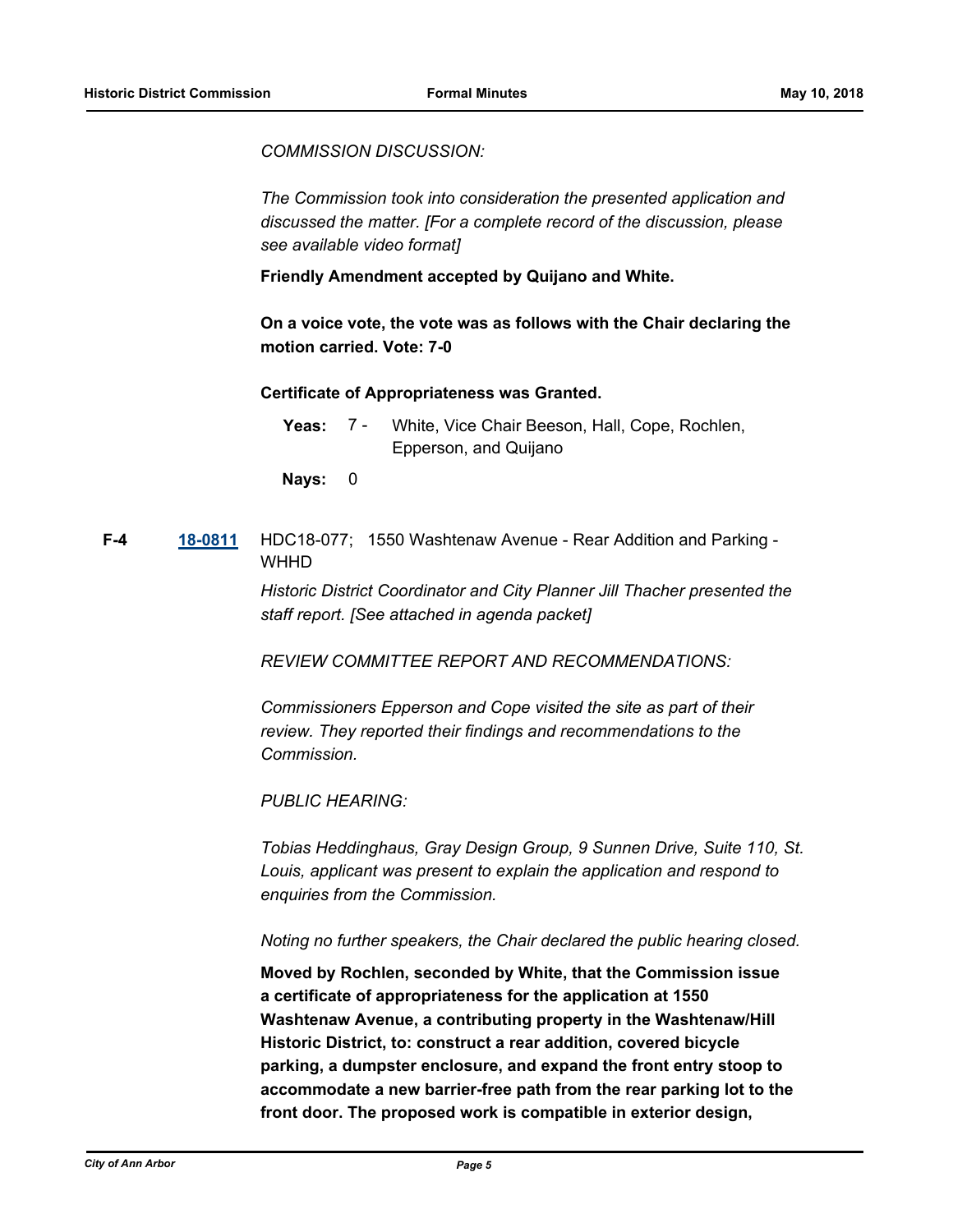**arrangement, texture, material and relationship to the surrounding resources and meets the Ann Arbor Historic District Guidelines for all additions, landscape features, and paved areas, and The Secretary of the Interior's Standards for Rehabilitation, in particular standards 1, 2, 9, and 10, and the guidelines for additions/alterations for the new use, building site, district or neighborhood setting, and new additions.**

*COMMISSION DISCUSSION:*

*The Commission took into consideration the presented application and discussed the matter. [For a complete record of the discussion, please see available video format]*

**Friendly Amendment accepted by Rochlen and White.**

**On a voice vote, the vote was as follows with the Chair declaring the motion carried. Vote: 7-0**

#### **Certificate of Appropriateness was Granted.**

| Yeas: 7 - | White, Vice Chair Beeson, Hall, Cope, Rochlen, |
|-----------|------------------------------------------------|
|           | Epperson, and Quijano                          |

**Nays:** 0

**Moved by Rochlen, seconded by White, that the Commission issue a certificate of appropriateness for the application at 1550 Washtenaw Avenue, a contributing property in the Washtenaw/Hill Historic District, to construct a new 2-space (southwest) parking lot centered between the two landmark trees along the driveway. The proposed work is compatible in exterior design, arrangement, texture, material and relationship to the surrounding resources and meets the Ann Arbor Historic District Guidelines for all additions, landscape features, and paved areas, and The Secretary of the Interior's Standards for Rehabilitation, in particular standards 1, 2, 9, and 10, and the guidelines for additions/alterations for the new use, building site, district or neighborhood setting, and new additions.**

#### *COMMISSION DISCUSSION:*

*The Commission took into consideration the presented application and discussed the matter. [For a complete record of the discussion, please see available video format]*

**On a voice vote, the vote was as follows with the Chair declaring the**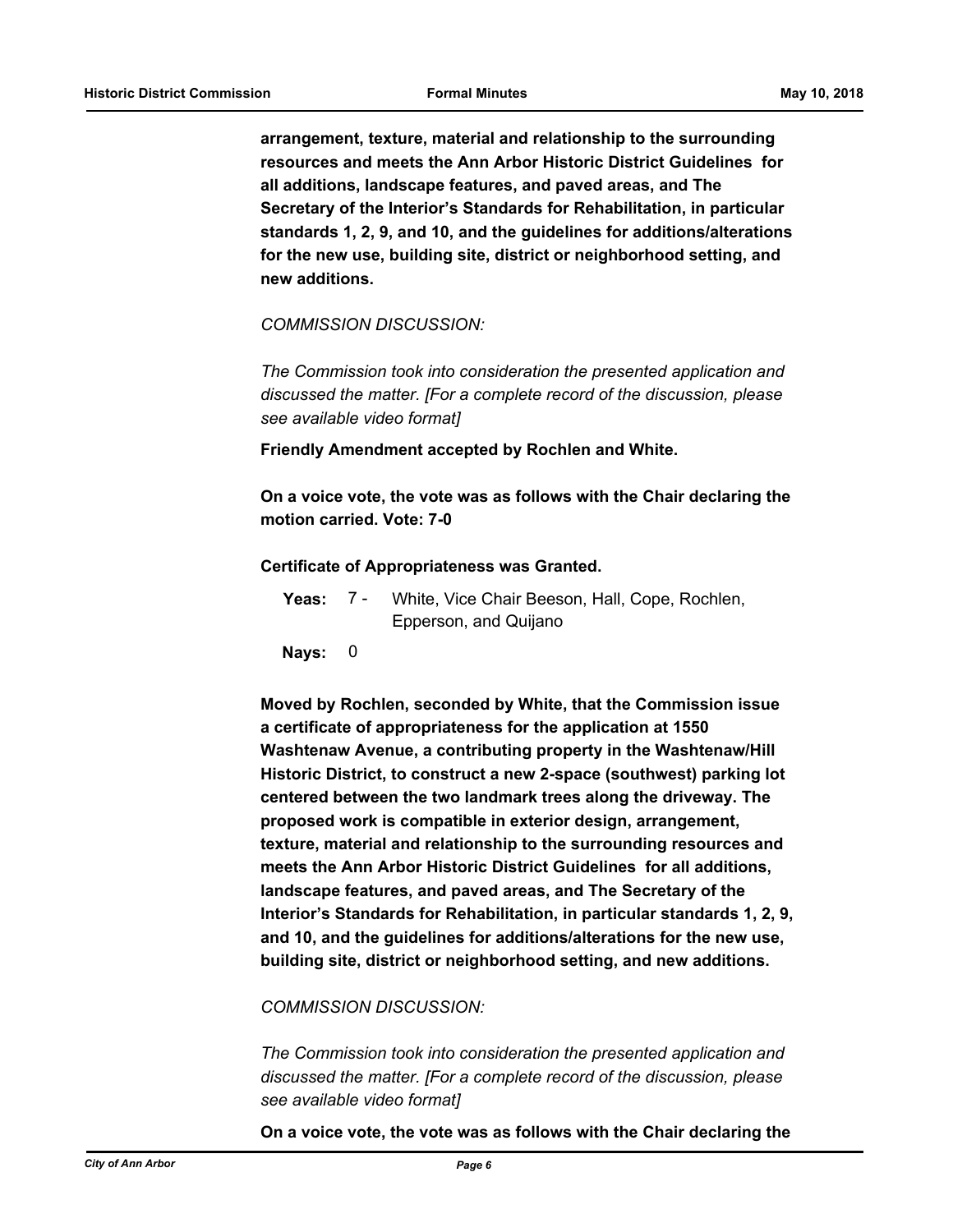## **motion carried. Vote: 7-0**

## **Certificate of Appropriateness was Granted.**

- **Yeas:** White, Vice Chair Beeson, Hall, Cope, Rochlen, Epperson, and Quijano 7 -
- **Nays:** 0

**Moved by Rochlen, seconded by White, that the Commission issue a certificate of appropriateness for the application at 1550 Washtenaw Avenue, a contributing property in the Washtenaw/Hill Historic District, to add a service door and stair on any elevation on the addition. The proposed work is compatible in exterior design, arrangement, texture, material and relationship to the surrounding resources and meets the Ann Arbor Historic District Guidelines for all additions, and The Secretary of the Interior's Standards for Rehabilitation, in particular standards 1, 2, 9, and 10, and the guidelines for additions/alterations for the new use, building site, district or neighborhood setting, and new additions.**

## *COMMISSION DISCUSSION:*

*The Commission took into consideration the presented application and discussed the matter. [For a complete record of the discussion, please see available video format]*

**On a voice vote, the vote was as follows with the Chair declaring the motion carried. Vote: 7-0**

## **Certificate of Appropriateness was Granted.**

- Yeas: 7 White, Vice Chair Beeson, Hall, Cope, Rochlen, Epperson, and Quijano 7 -
- **Nays:** 0

## **G NEW BUSINESS**

**G-1 [18-0812](http://a2gov.legistar.com/gateway.aspx?M=L&ID=20432)** Annual Historic District Commission Awards

**Moved by White, seconded by Cope to Approve the 2018 HDC Awards List as Presented. On a voice vote the Chair declared the motion carried. Vote: 7-0**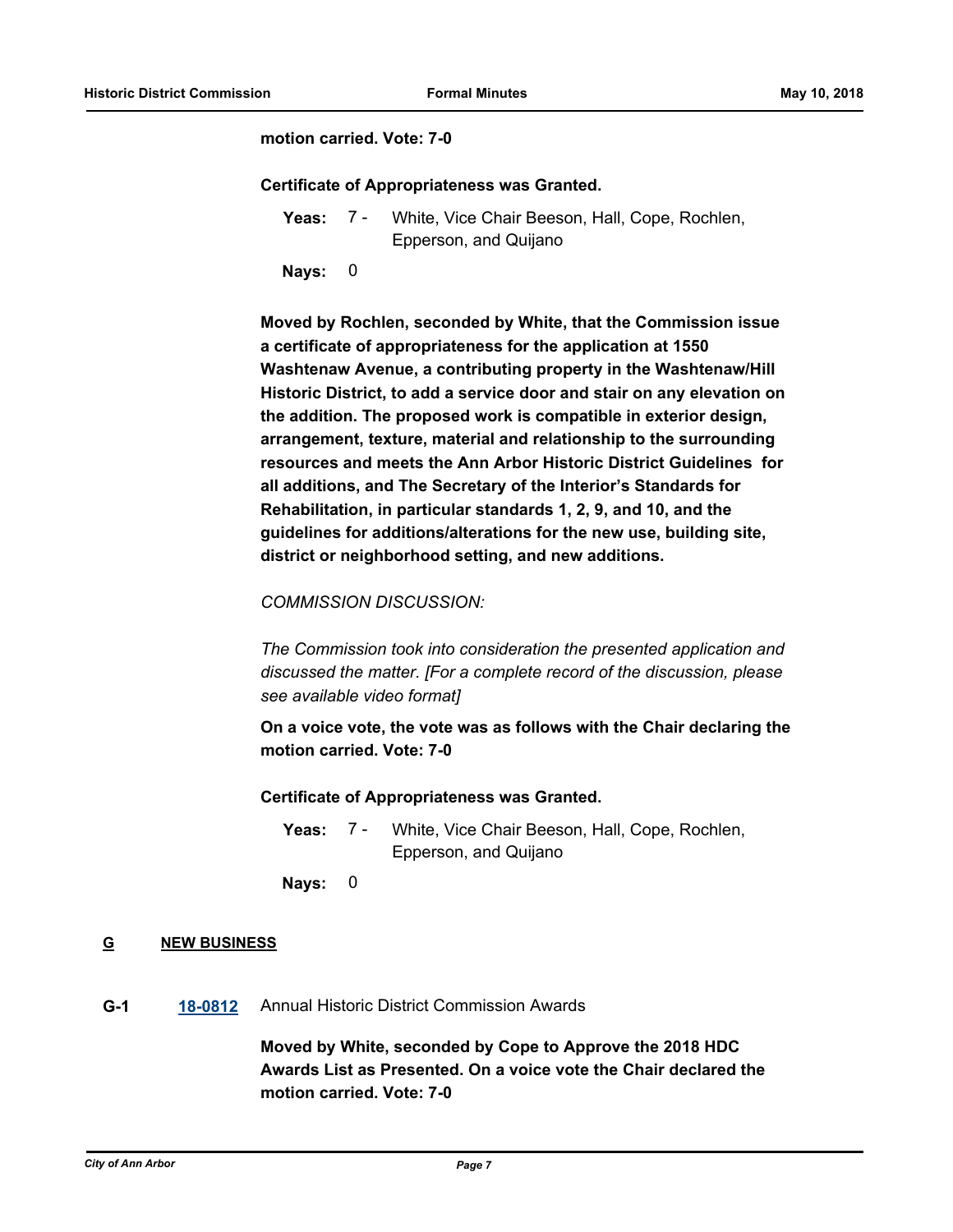## **G-2 Modification of Calendar**

*Thacher explained that the only revision on the calendar was for the June HDC meeting to move from June 7th to June 14th, due to scheduling conflicts.*

**Moved by Cope, seconded by White, that the revised 2018 2019 HDC Meeting Schedule be Approved as presented. On a voice vote, the Chair declared the motion carried.**

## **H APPROVAL OF MINUTES**

**H-1 [18-0814](http://a2gov.legistar.com/gateway.aspx?M=L&ID=20434)** Minutes of the April 12, 2018, HDC Meeting

**The April minutes were unanimously postponed to the June 2018 HDC meeting.**

## **I REPORTS FROM COMMISSIONERS**

## **J ASSIGNMENTS**

**Review Committee: Monday, June 4, 2018 at 5:00 pm for the June 7, 2018 Regular Meeting J-1**

> **Commissioners John Beeson and Max Cope volunteered for the June HDC Review Committee.**

## **K REPORTS FROM STAFF**

**K-1 [18-0813](http://a2gov.legistar.com/gateway.aspx?M=L&ID=20433)** April 2018 HDC Staff Activities

**Received and Filed**

## **L CONCERNS OF COMMISSIONERS**

## **M COMMUNICATIONS**

**M-1 [18-0817](http://a2gov.legistar.com/gateway.aspx?M=L&ID=20437)** Various Communications to the HDC

*George Taylor, President of Cobblestone Farm Association, provided a*